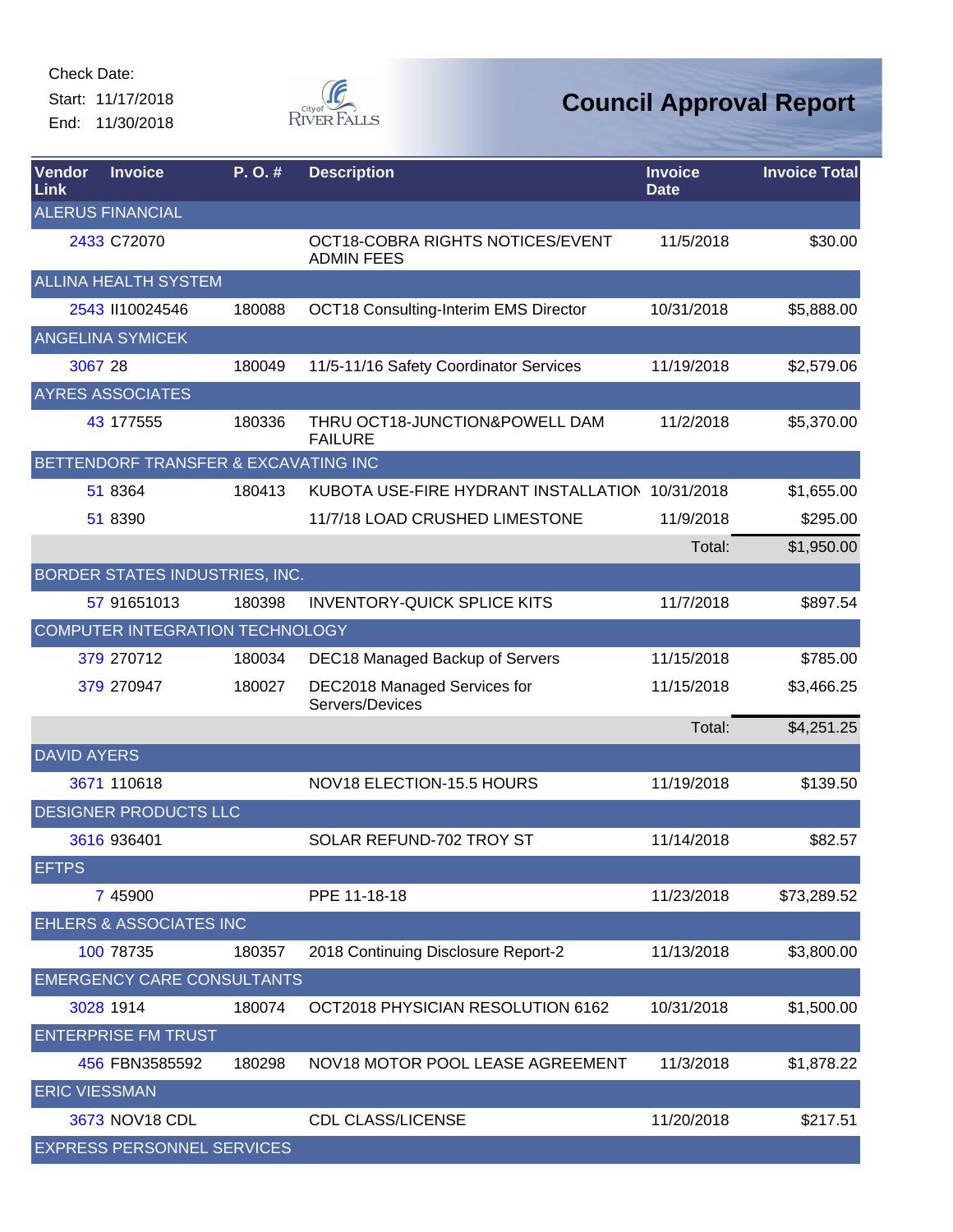Start: 11/17/2018 End: 11/30/2018



| <b>Vendor</b><br>Link | <b>Invoice</b>                       | P.O.#  | <b>Description</b>                                         | <b>Invoice</b><br><b>Date</b> | <b>Invoice Total</b> |
|-----------------------|--------------------------------------|--------|------------------------------------------------------------|-------------------------------|----------------------|
|                       | 109 21264975                         | 180190 | <b>WKEND 9/30-16.5 HRS TEMP</b><br>WATER/WASTEWATER        | 10/2/2018                     | \$313.17             |
|                       | 109 21297311                         | 180190 | WKEND 10/7-7HRS-TEMP<br>WATER/WASTEWATER                   | 10/9/2018                     | \$132.86             |
|                       | 109 21334042                         | 180190 | WKEND 10/14-20HRS TEMP<br>WATER/WASTEWATER                 | 10/16/2018                    | \$379.60             |
|                       | 109 21365618                         | 180190 | WKEND 10/21-16.5HRS-TEMP<br>WATER/WASTEWATER               | 10/23/2018                    | \$313.17             |
|                       | 109 21403189                         | 180190 | WKEND 10/28-13.5HRS-TEMP<br>WATER/WASTEWATER               | 10/30/2018                    | \$256.23             |
|                       | 109 21435605                         | 180190 | WKEND11/4 10.5HRS-TEMP<br>WATER/WASTEWATER                 | 11/6/2018                     | \$199.29             |
|                       | 109 21470275                         | 180374 | WKEND 11/11-27.5HRS JHAYES                                 | 11/13/2018                    | \$481.80             |
|                       | 109 21470276                         | 180170 | WKEND 11/11 -9.75HRS-Seasonal Staff-Public<br><b>Works</b> | 11/13/2018                    | \$177.94             |
|                       | 109 21470277                         | 180190 | WKEND 11/11-18.5HRS-TEMP<br>WATER/WASTEWATER               | 11/13/2018                    | \$351.13             |
|                       |                                      |        |                                                            | Total:                        | \$2,605.19           |
|                       | FIRST NATIONAL BANK - RF SECTION 125 |        |                                                            |                               |                      |
|                       | 6 45899                              |        | PPE 11-18-18                                               | 11/23/2018                    | \$3,433.56           |
| FREEMAN, JAMES        |                                      |        |                                                            |                               |                      |
|                       | 389 936300                           |        | SOLAR REFUND-126 1/2 S MAIN ST                             | 11/14/2018                    | \$89.24              |
|                       | <b>GHD SERVICES INC</b>              |        |                                                            |                               |                      |
|                       | 489 959925                           | 180125 | THRU 10/27/18-Annual Groundwater<br>Monitoring             | 11/8/2018                     | \$4,201.97           |
|                       | <b>GUIDE STUDIO, INC</b>             |        |                                                            |                               |                      |
|                       | 2882 4385                            | 180110 | THRU OCT18-WAYFINDING PHASE 3-BID<br><b>SUPPORT</b>        | 10/31/2018                    | \$1,000.00           |
|                       | HANTEN BROADCASTING COMPANY INC      |        |                                                            |                               |                      |
|                       | 306 OCT18                            |        | OCT18 SPORTSCASTERS CLUB                                   | 10/31/2018                    | \$60.00              |
| <b>HAWKINS INC</b>    |                                      |        |                                                            |                               |                      |
|                       | 133 4393993                          | 180056 | 11/7/18 WATER DEPT - CHEMICALS                             | 11/7/2018                     | \$2,641.90           |
|                       | 133 4342650BALAN<br>СE               | 180056 | BALANCE OF INV#4342650-CHEMICALS                           | 11/19/2018                    | \$137.01             |
|                       |                                      |        |                                                            | Total:                        | \$2,778.91           |
|                       | <b>HOLIDAY STATIONSTORE</b>          |        |                                                            |                               |                      |
|                       | 140 N758525                          |        | RESTITUTION OWED-#N758525                                  | 11/8/2018                     | \$1.59               |
|                       | HUEBSCH LAUNDRY COMPANY              |        |                                                            |                               |                      |
|                       | 146 4176576                          | 180048 | 11/7/18 HUEBSCH PW UNIFORMS                                | 11/7/2018                     | \$123.36             |
|                       | 146 4176574                          | 180041 | 11/7/18 HUEBSCH ELECTRIC UNIFORMS                          | 11/7/2018                     | \$250.59             |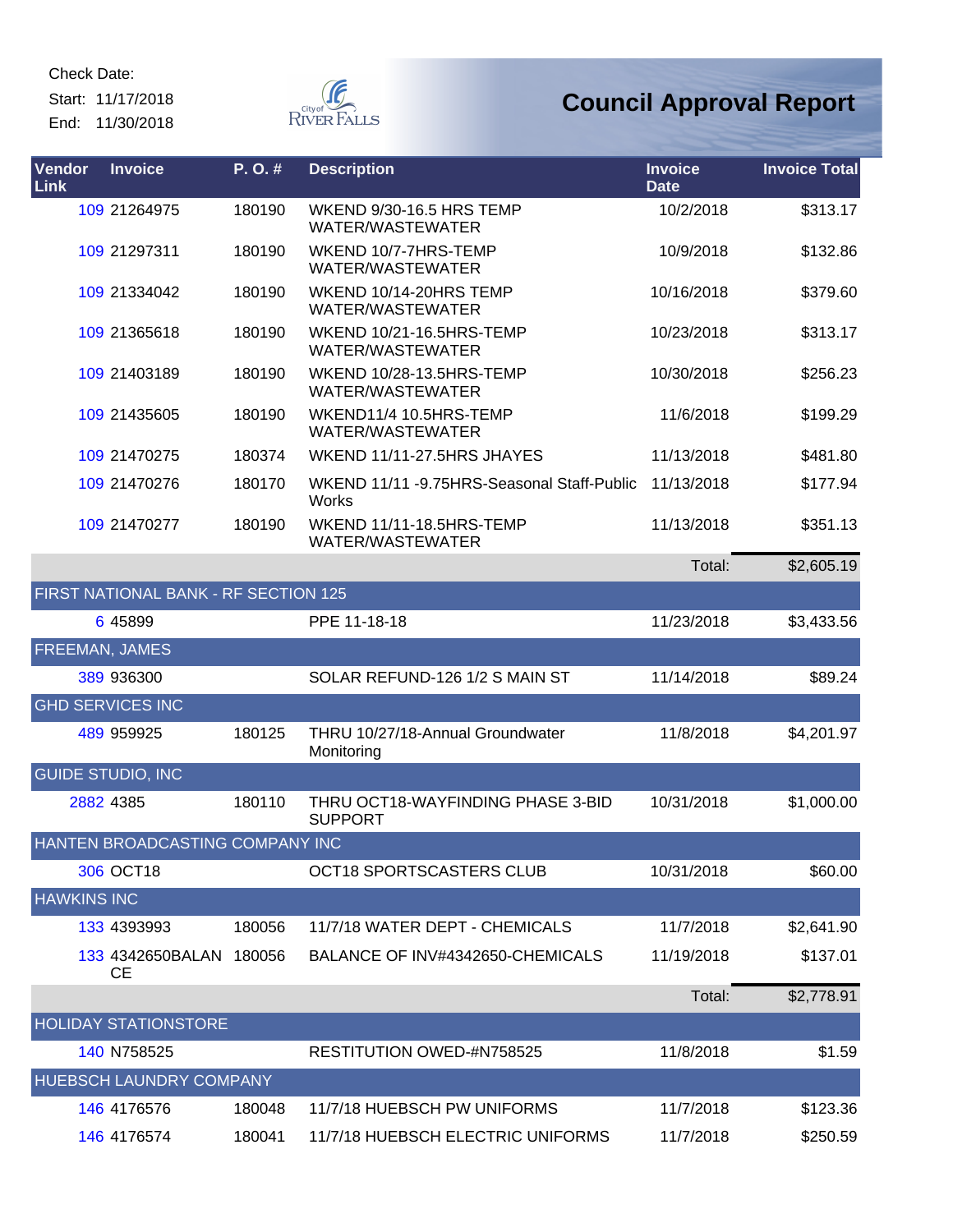Start: 11/17/2018 End: 11/30/2018



| Vendor<br>Link   | <b>Invoice</b>                  | P.O.#  | <b>Description</b>                                       | <b>Invoice</b><br><b>Date</b> | <b>Invoice Total</b> |
|------------------|---------------------------------|--------|----------------------------------------------------------|-------------------------------|----------------------|
|                  | 146 4180549                     | 180046 | 11/14/18 HUEBSCH WATER UNIFORMS                          | 11/14/2018                    | \$40.28              |
|                  | 146 4180548                     | 180041 | 11/14/18 HUEBSCH ELECTRIC UNIFORMS                       | 11/14/2018                    | \$250.59             |
|                  | 146 4180551                     | 180047 | 11/14/18 HUEBSCH WWTP UNIFORMS                           | 11/14/2018                    | \$44.74              |
|                  | 146 4184512                     | 180041 | 11/21/18 HUEBSCH ELECTRIC UNIFORMS                       | 11/21/2018                    | \$250.59             |
|                  | 146 4184513                     | 180046 | 11/21/18 HUEBSCH WATER UNIFORMS                          | 11/21/2018                    | \$40.28              |
|                  | 146 4184515                     | 180047 | 11/21/18 HUEBSCH WWTP UNIFORMS                           | 11/21/2018                    | \$44.74              |
|                  |                                 |        |                                                          | Total:                        | \$1,045.17           |
| I & S GROUP, INC |                                 |        |                                                          |                               |                      |
|                  | 2787 52850                      | 180163 | THRU OCT18-Glen Park Pavilion -<br>Construction          | 10/31/2018                    | \$6,805.00           |
|                  | 2787 52851                      | 180161 | THRU OCT18-Glen Park Renovation Project                  | 10/31/2018                    | \$132,630.00         |
|                  |                                 |        |                                                          | Total:                        | \$139,435.00         |
|                  |                                 |        | INTERNATIONAL CITY MGMT ASSOC RETIREMENT CORP            |                               |                      |
|                  | 1 45894                         |        | PPE 11-18-18                                             | 11/23/2018                    | \$18,310.35          |
|                  | 1 45895                         |        | PPE 11-18-18                                             | 11/23/2018                    | \$1,640.01           |
|                  |                                 |        |                                                          | Total:                        | \$19,950.36          |
|                  | KOHN LAW FIRM S.C.              |        |                                                          |                               |                      |
|                  | 3556 45904                      |        | PPE 11-18-18                                             | 11/23/2018                    | \$134.40             |
| <b>KWIK TRIP</b> |                                 |        |                                                          |                               |                      |
|                  | 172 OCT18 MOTOR<br><b>FUEL</b>  |        | <b>OCT18 MOTOR FUEL STMT</b>                             | 10/31/2018                    | \$11,950.12          |
|                  | LA VENTURE CRANE & RIGGING INC  |        |                                                          |                               |                      |
|                  | 174 180245                      | 180418 | <b>Crane Service for Ditch Rotor</b>                     | 11/13/2018                    | \$1,200.00           |
|                  | LINEHAN OUTDOOR SERVICES LLC    |        |                                                          |                               |                      |
|                  | 1570 3288                       | 180203 | <b>OCT18-Sterling Ponds Corporate Park</b>               | 11/6/2018                     | \$250.00             |
|                  | 1570 3287                       | 180202 | <b>OCT18 Sterling Ponds General Mowing</b>               | 11/6/2018                     | \$940.00             |
|                  | 1570 3286                       | 180204 | OCT18-Whitetail Corporate Park                           | 11/6/2018                     | \$570.00             |
|                  |                                 |        |                                                          | Total:                        | \$1,760.00           |
|                  | LOFFLER COMPANIES INC           |        |                                                          |                               |                      |
|                  | 182 23732613                    |        | NOV18-AMB STANDARD PYMT-KONICA<br><b>MINOLTA</b>         | 11/16/2018                    | \$123.00             |
|                  | <b>MATHY CONSTRUCTION CO</b>    |        |                                                          |                               |                      |
|                  | 1184 5500045928                 | 180392 | STATE/VINE & STATE/CHARLOTTE-<br><b>BLACKTOP PATCHES</b> | 11/7/2018                     | \$7,435.72           |
|                  | METERING & TECHNOLOGY SOLUTIONS |        |                                                          |                               |                      |
|                  | 451 12996                       | 180407 | 11/13-WATER METERS                                       | 11/13/2018                    | \$10,568.41          |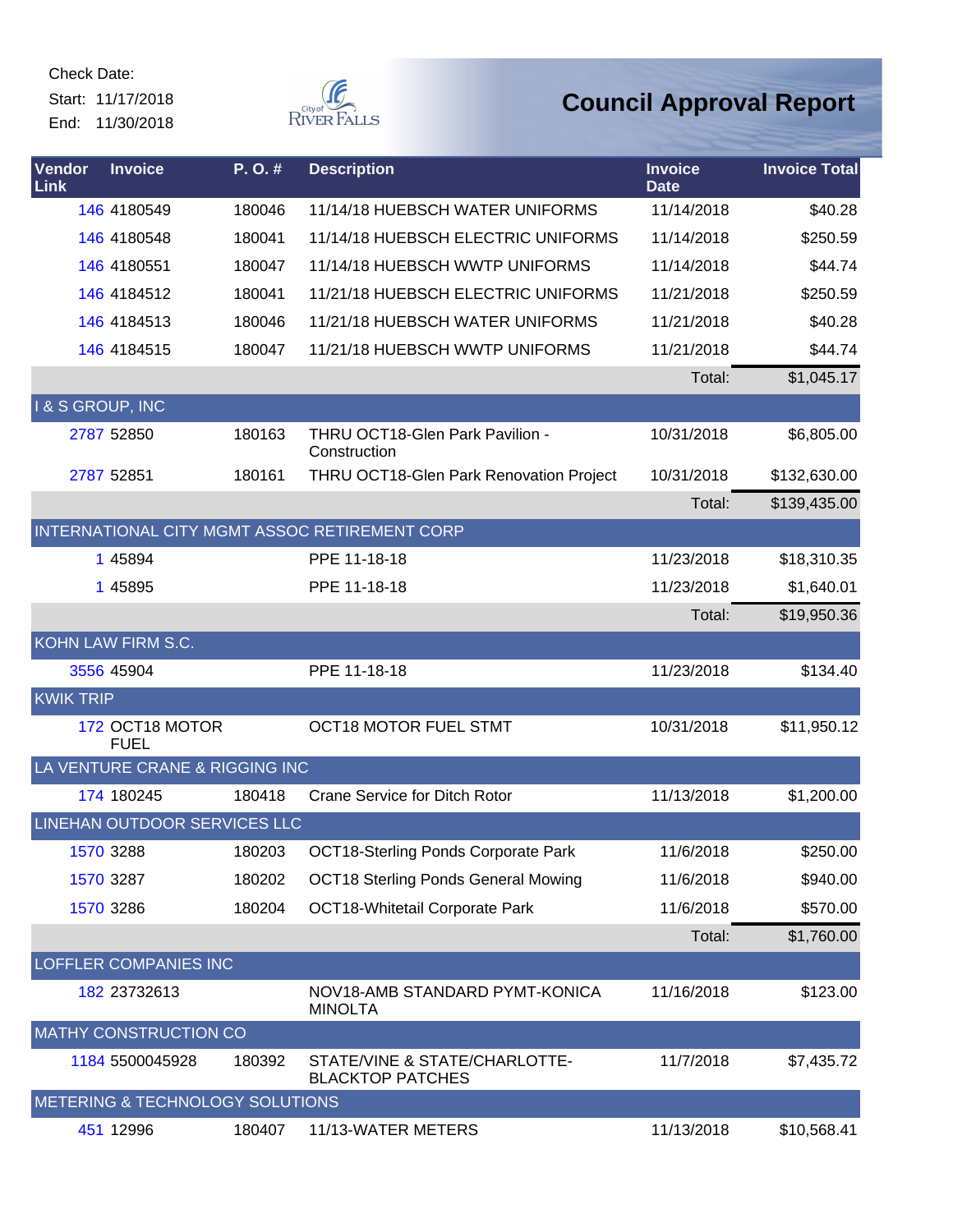Start: 11/17/2018 End: 11/30/2018



| Vendor<br>Link      | <b>Invoice</b>                   | P.O.#  | <b>Description</b>                                | <b>Invoice</b><br><b>Date</b> | <b>Invoice Total</b> |
|---------------------|----------------------------------|--------|---------------------------------------------------|-------------------------------|----------------------|
| <b>MILLER, RYAN</b> |                                  |        |                                                   |                               |                      |
|                     | 1537 112718                      |        | 11/27/18 MADISON PER DIEM                         | 11/20/2018                    | \$91.50              |
|                     | MY RECEPTIONIST INC              |        |                                                   |                               |                      |
|                     | 192 S022031114                   | 180076 | 10/17-11/13 AFTER HRS PHONE SVC                   | 11/14/2018                    | \$383.54             |
|                     | OGDEN ENGINEERING COMPANY INC    |        |                                                   |                               |                      |
|                     | 203 18-3442                      | 180405 | SURVEYING FOR DIRCTIONAL BORING                   | 11/4/2018                     | \$5,251.75           |
|                     | ONE TIME PAY VENDOR              |        |                                                   |                               |                      |
|                     | 9999 140558714                   |        | <b>RESTITUTION #140558714</b>                     | 11/8/2018                     | \$71.80              |
|                     | 9999 140558714-2                 |        | <b>RESTITUTION #140558714</b>                     | 11/8/2018                     | \$174.43             |
|                     | 9999 ROWDEPOSIT                  |        | RETURN ROW DEPOSIT-PERMIT#2017-020                | 11/13/2018                    | \$1,419.33           |
|                     | 9999 DEC18                       |        | HEALTHY FOUNDATIONS COMEDY EVENT                  | 11/19/2018                    | \$400.00             |
|                     |                                  |        |                                                   | Total:                        | \$2,065.56           |
|                     | <b>PELION BENEFITS</b>           |        |                                                   |                               |                      |
|                     | 5 45898                          |        | PPE 11-18-18                                      | 11/23/2018                    | \$2,249.78           |
| PESKAR, IRV         |                                  |        |                                                   |                               |                      |
|                     | 1495 2018SAFETYFT<br><b>WEAR</b> |        | 2018 SAFETY FOOTWEAR<br><b>REIMBURSEMENT</b>      | 11/9/2018                     | \$150.00             |
|                     | PJ KORTENS AND COMPANY INC       |        |                                                   |                               |                      |
|                     | 3253 10020936                    | 180099 | Thru 10/31-Updates to Water and Wastewater        | 11/1/2018                     | \$16,470.50          |
| <b>POSTMASTER</b>   |                                  |        |                                                   |                               |                      |
|                     | 276 NOV2018                      |        | 2019 PRESORT/MARKETING MAIL PERMIT<br><b>FEES</b> | 11/9/2018                     | \$450.00             |
|                     | RFMU PAYMENTS OR REFUNDS         |        |                                                   |                               |                      |
|                     | 990610 152615                    |        | RFMU OVERPYMT #1526-15                            | 11/20/2018                    | \$124.13             |
|                     | 990610 230501                    |        | RFMU OVERPYMT #2305-01                            | 11/20/2018                    | \$630.59             |
|                     | 990610 325501                    |        | RFMU OVERPYMT-#3255-01                            | 11/20/2018                    | \$234.01             |
|                     | 990610 439302                    |        | RFMU OVERPYMT-#4393-02                            | 11/20/2018                    | \$169.00             |
|                     | 990610 673904                    |        | RFMU OVERPYMT #6739-04                            | 11/20/2018                    | \$336.33             |
|                     | 990610 726205                    |        | RFMU OVERPYMT-#7262-05                            | 11/20/2018                    | \$19.14              |
|                     | 990610 730405                    |        | RFMU OVERPYMT-#7304-05                            | 11/20/2018                    | \$21.15              |
|                     | 990610 755101                    |        | RFMU OVERPYMT-#7551-01                            | 11/20/2018                    | \$280.31             |
|                     | 990610 782702                    |        | RFMU OVERPYMT-#7827-02                            | 11/20/2018                    | \$15.97              |
|                     | 990610 823203                    |        | RFMU OVERPYMT-#8232-03                            | 11/20/2018                    | \$82.00              |
|                     | 990610 862902                    |        | RFMU OVERPYMT-#8629-02                            | 11/20/2018                    | \$217.68             |
|                     | 990610 877802                    |        | RFMU OVERPYMT-#8778-02                            | 11/20/2018                    | \$152.21             |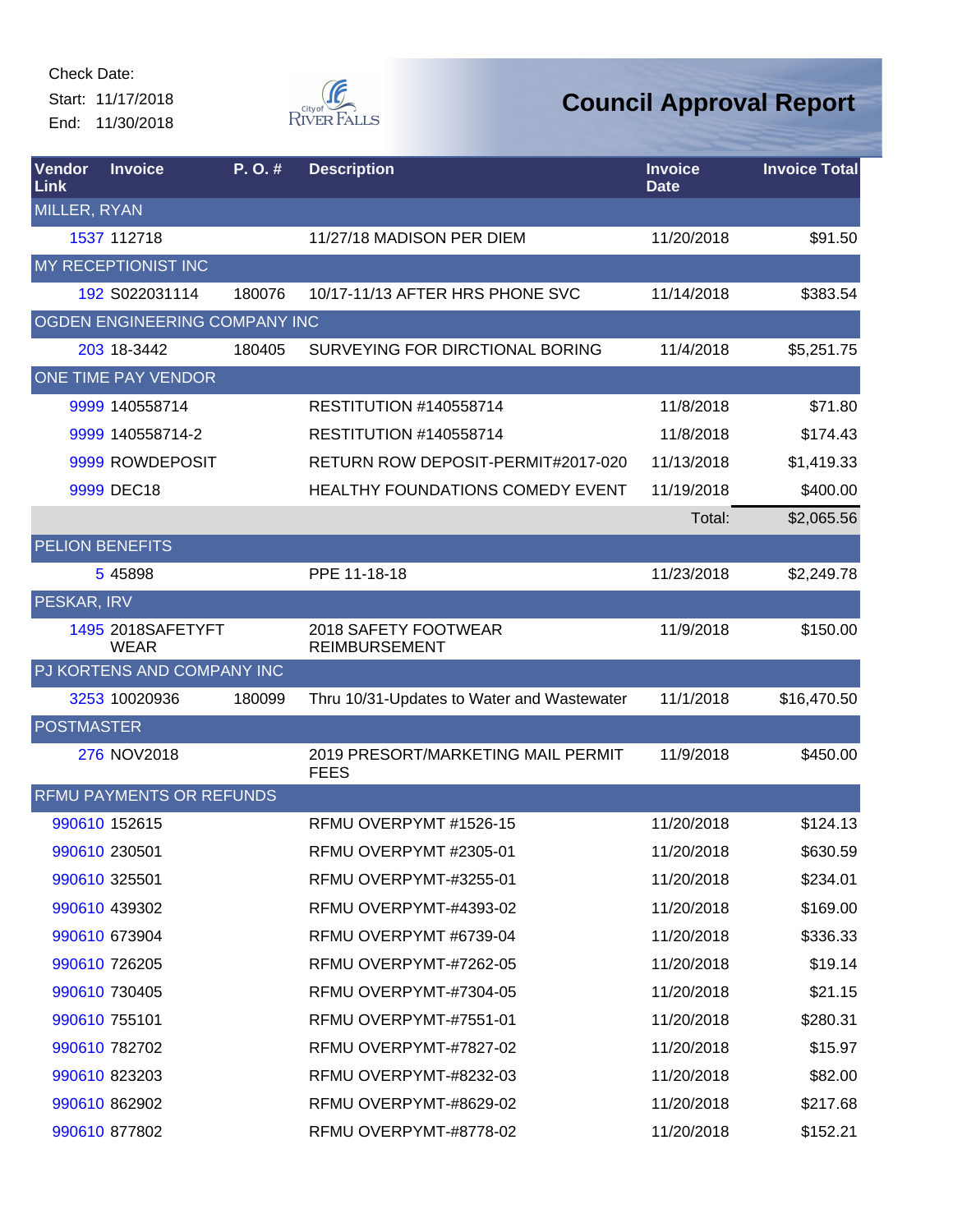Start: 11/17/2018 End: 11/30/2018



| <b>Vendor</b><br>Link      | <b>Invoice</b>        | $P. O.$ #                                | <b>Description</b>                                      | <b>Invoice</b><br><b>Date</b> | <b>Invoice Total</b> |
|----------------------------|-----------------------|------------------------------------------|---------------------------------------------------------|-------------------------------|----------------------|
|                            | 990610 897200         |                                          | RFMU OVERPYMT-#8972-00                                  | 11/20/2018                    | \$134.43             |
| 990610 897601              |                       |                                          | RFMU OVERPYMT-#8976-01                                  | 11/20/2018                    | \$329.49             |
|                            | 990610 902002         |                                          | RFMU OVERPYMT-#9020-02                                  | 11/20/2018                    | \$42.92              |
| 990610 910801              |                       |                                          | RFMU OVERPYMT-#9108-01                                  | 11/20/2018                    | \$206.73             |
|                            | 990610 964103         |                                          | RFMU OVERPYMT-#9641-03                                  | 11/20/2018                    | \$13.15              |
| 990610 112601              |                       |                                          | RFMU OVERPYMT-#1126-01                                  | 11/20/2018                    | \$132.27             |
|                            | 990610 292600         |                                          | RFMU OVERPYMT-#2926-00                                  | 11/20/2018                    | \$272.72             |
|                            |                       |                                          |                                                         | Total:                        | \$3,414.23           |
| <b>RIVER CITY ELECTRIC</b> |                       |                                          |                                                         |                               |                      |
|                            | 1291 1499             | 180406                                   | Hertiage Park Electric Service                          | 10/19/2018                    | \$4,862.13           |
|                            |                       | RIVER FALLS CHAMBER OF COMMERCE INC      |                                                         |                               |                      |
|                            | 225 16135             |                                          | <b>CHAMBER CKS-RF DAYS FACEBOOK</b><br><b>PROMOTION</b> | 7/23/2018                     | \$100.00             |
|                            |                       | RIVER FALLS POLICE ASSOCIATION           |                                                         |                               |                      |
|                            | 9 45901               |                                          | PPE 11-18-18                                            | 11/23/2018                    | \$642.00             |
|                            |                       | SCHOOL DISTRICT OF RIVER FALLS           |                                                         |                               |                      |
|                            | 229 102318            |                                          | AROUND TOWN TOUR-BUS FEES                               | 10/23/2018                    | \$63.13              |
|                            |                       | SHORT ELLIOTT HENDRICKSON INC            |                                                         |                               |                      |
|                            | 244 358570            |                                          | THRU OCT18-LAKE GEORGE TRAIL                            | 11/12/2018                    | \$203.06             |
| SIVERLING, WAYNE           |                       |                                          |                                                         |                               |                      |
|                            | 1074 2018FOOTWEA<br>R |                                          | 2018 SAFETY FOOTWEAR<br><b>REIMBURSEMENT</b>            | 11/13/2018                    | \$150.00             |
| <b>SOUTH FORK CAFE INC</b> |                       |                                          |                                                         |                               |                      |
|                            | 250 0141900           |                                          | 10/18 LANDLORD CONNECTIONS<br><b>BREAKFAST</b>          | 10/18/2018                    | \$843.70             |
|                            |                       | ST CROIX VALLEY FOUNDATION               |                                                         |                               |                      |
|                            | 1626 NOV2018          |                                          | 2019 K-9 CALENDAR/DEPUTY CHIEF<br><b>OFFICE</b>         | 11/13/2018                    | \$10.00              |
|                            | 1626 NOV18            |                                          | 2019 K9 CALENDAR-DEPUTY CHIEFS<br><b>OFFICE</b>         | 11/20/2018                    | \$10.00              |
|                            |                       |                                          |                                                         | Total:                        | \$20.00              |
|                            |                       | <b>ST CROIX VALLEY NATURAL GAS CO</b>    |                                                         |                               |                      |
|                            | 255 SEPT/OCT181       |                                          | SEPT/OCT2018 NATURAL GAS BILL                           | 11/1/2018                     | \$4,118.65           |
|                            |                       | STATE OF WI DEPT OF EMPLOYEE TRUST FUNDS |                                                         |                               |                      |
|                            | 11 45902              |                                          | PPE 11-18-18                                            | 11/23/2018                    | \$91,809.09          |
|                            |                       |                                          | STATEWIDE ENERGY EFFICIENCY & RENEWABLES ADMIN INC      |                               |                      |
|                            | 243 OCT18             |                                          | OCT18 CTC ENERGY EFFICIENCY FUNDS                       | 11/20/2018                    | \$3,906.96           |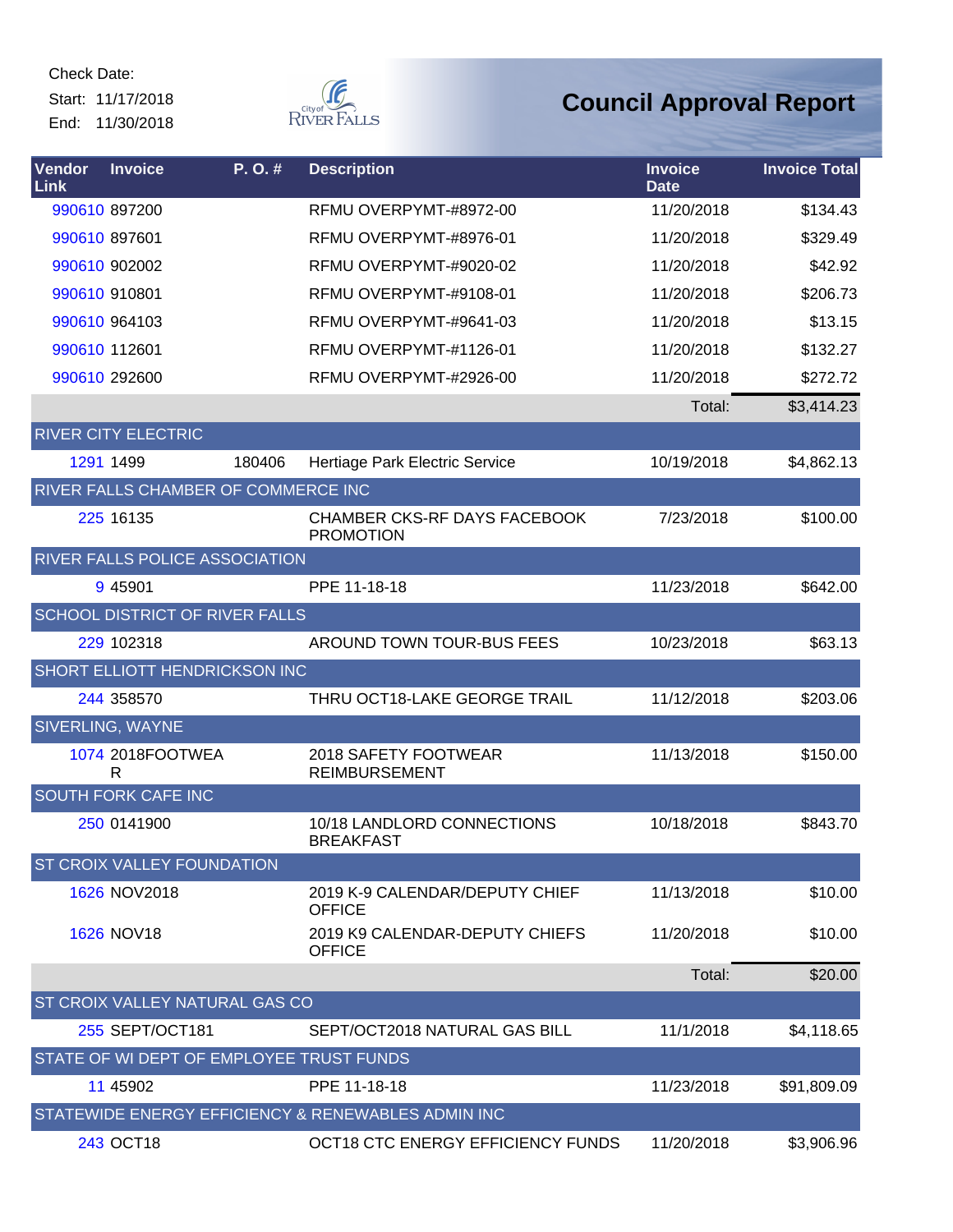Check Date: Start: 11/17/2018

End: 11/30/2018



| Vendor<br>Link | <b>Invoice</b>                             | P. O. # | <b>Description</b>                                     | <b>Invoice</b><br><b>Date</b> | <b>Invoice Total</b> |
|----------------|--------------------------------------------|---------|--------------------------------------------------------|-------------------------------|----------------------|
|                | STUART C IRBY TOOL AND SAFETY              |         |                                                        |                               |                      |
|                | 156 S011027225.00 180404                   |         | <b>INVENTORY-POWER CABLE JOINTS</b>                    | 11/9/2018                     | \$452.28             |
|                | 156 S011034392.00 180410                   |         | <b>INVENTORY-2" ORANGE DUCT</b>                        | 11/14/2018                    | \$4,165.00           |
|                |                                            |         |                                                        | Total:                        | \$4,617.28           |
|                | SYLVESTER CUSTOM GRINDING, INC             |         |                                                        |                               |                      |
|                | 3130 724                                   | 180409  | NOV18-COMPOST SITE GRINDING                            | 11/15/2018                    | \$14,280.00          |
|                | TD & I CABLE MAINTENANCE INC               |         |                                                        |                               |                      |
|                | 2008 9078                                  | 180408  | <b>CULVERS ELECTRIC DIRECTIONAL</b><br><b>BORINGS</b>  | 11/13/2018                    | \$2,140.00           |
|                | TOLTZ, KING, DUVALL, ANDERSON & ASSOCIATES |         |                                                        |                               |                      |
|                | 2172 002018004452                          | 170122  | THRU 10/27-2017 N INTERCEPTOR<br><b>DOWNSTREAM</b>     | 11/6/2018                     | \$46.67              |
|                | 2172 002018004451                          | 170376  | THRU 10/27-N Interceptor Land Aquisition               | 11/6/2018                     | \$169.86             |
|                |                                            |         |                                                        | Total:                        | \$216.53             |
|                | <b>TRAVELERS</b>                           |         |                                                        |                               |                      |
|                | 3027 4070F4165/NOV 180294<br>18            |         | ADJUSTMENT-2018-19 WORKERS COMP                        | 11/12/2018                    | \$97,103.82          |
|                | TUESDAY CLUB OF RIVER FALLS INC            |         |                                                        |                               |                      |
|                | 3669 NOV18                                 |         | MISSELT/ZROSTLIK-MEMBERSHIP/MEALS<br><b>THRU MAY19</b> | 11/14/2018                    | \$242.00             |
|                | <b>UW RIVER FALLS</b>                      |         |                                                        |                               |                      |
|                | 288 CITYRF                                 |         | 10/30/18 CITY RF STAFF RETREAT                         | 10/30/2018                    | \$200.00             |
|                | <b>VERSA VEND VENDING</b>                  |         |                                                        |                               |                      |
|                | 1205 2114:018248                           |         | OCT18 CH COFFEE                                        | 10/10/2018                    | \$70.00              |
|                | <b>VIBRANT HEALTH FAMILY CLINICS</b>       |         |                                                        |                               |                      |
|                | 790 2006812                                |         | AUG18 OCCUPATIONAL HEALTH SVCS                         | 11/1/2018                     | \$719.00             |
|                | 790 2136733                                |         | AUG/SEPT18 OCCUPATIONAL SVCS                           | 11/1/2018                     | \$379.00             |
|                |                                            |         |                                                        | Total:                        | \$1,098.00           |
|                | WEST CENTRAL BIOSOLIDS FACILITY            |         |                                                        |                               |                      |
|                | 304 OCT18                                  | 180037  | OCT2018 BIOSOLIDS FACILITY                             | 11/12/2018                    | \$23,708.11          |
|                | <b>WESTWIND SUPPER CLUB</b>                |         |                                                        |                               |                      |
|                | 2519 M783567                               |         | RESTITUTION #M783567                                   | 11/8/2018                     | \$42.16              |
|                | <b>WI CHILD SUPPORT</b>                    |         |                                                        |                               |                      |
|                | 4 4 5 8 9 7                                |         | PPE 11-18-18                                           | 11/23/2018                    | \$323.07             |
|                | WI DEPARTMENT OF REVENUE                   |         |                                                        |                               |                      |